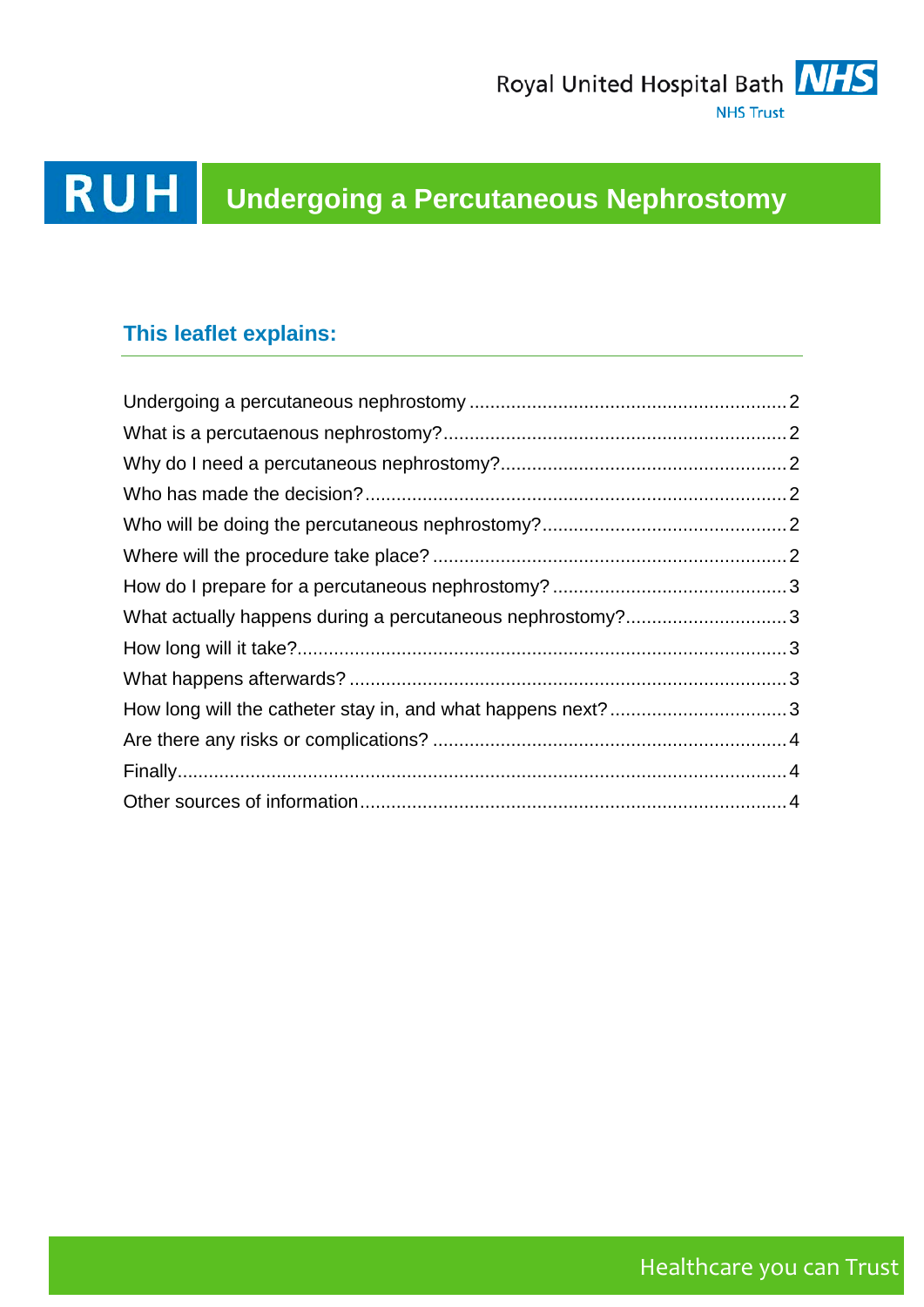## <span id="page-1-0"></span>**Undergoing a percutaneous nephrostomy**

This leaflet tells you about the procedure known as percutaneous nephrostomy, it explains what is involved and what the possible risks are. It is not meant to replace informed discussion between you and your doctor, but can act as a starting point for such a discussion.

Whether you are having the percutaneous nephrostomy as a planned or an emergency procedure, you should have a sufficient explanation before you sign the consent form.

#### <span id="page-1-1"></span>**What is a percutaenous nephrostomy?**

The urine from a normal kidney drains through a narrow, muscular tube, the ureter, into the bladder. When that tube becomes blocked (e.g. by a stone or a blood clot), the kidney can rapidly become affected, especially if there is infection present as well. While an operation may become necessary, it is also possible to relieve the blockage by inserting a fine plastic tube called a catheter, through the skin, into the kidney, under local anaesthetic. This catheter then allows the urine to drain from the kidney into a collecting bag, outside the body. This procedure is called a percutaneous (meaning through the skin) nephrostomy (a tube put into the kidney).

#### <span id="page-1-2"></span>**Why do I need a percutaneous nephrostomy?**

Other tests will have shown that the tube leading from your kidney to the bladder has become blocked. However, it may not be obvious what the cause of the blockage is. If left untreated, your kidney will become damaged.

#### <span id="page-1-3"></span>**Who has made the decision?**

The doctors in charge of your care, and the radiologist doing the percutaneous nephrostomy will have discussed the situation, and feel that this is the best treatment option. However, you will also have the opportunity for your opinion to be considered, and if, after discussion with your doctors, you do not want the procedure carried out, you can decide against it.

#### <span id="page-1-4"></span>**Who will be doing the percutaneous nephrostomy?**

A specially trained doctor called a radiologist. Radiologists have special expertise in using x-ray and scanning equipment, and also in interpreting the images produced. They need to look at these images while carrying out the procedure. Consequently, radiologists are amongst the best trained people to insert needles and fine tubes into the body, through the skin, and place them correctly.

#### <span id="page-1-5"></span>**Where will the procedure take place?**

At the RUH this is generally in Room G, 1<sup>st</sup> floor x-ray, **B30**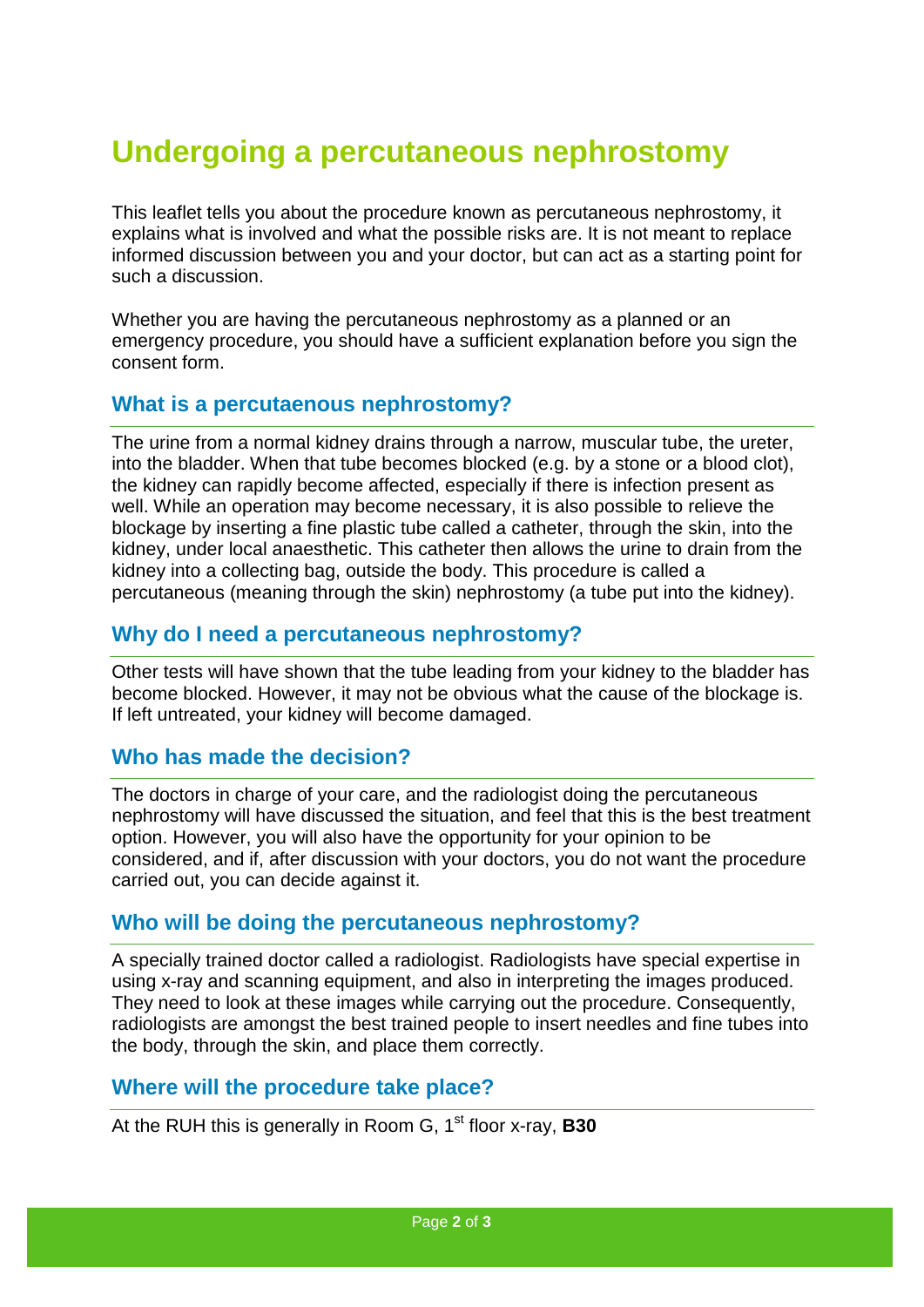#### <span id="page-2-0"></span>**How do I prepare for a percutaneous nephrostomy?**

You need to be an inpatient in the hospital. You will be asked not to eat for 6 hours beforehand, though you may be allowed to drink some water up to 3 hours before. You need to have a small plastic tube (cannula) put into a vein in your arm, so that the nurse can give you an antibiotic before you go for the procedure. The radiologist can give you a sedative or painkillers if required. The nurse will go through a checklist with you and you will be given a hospital gown to put on.

If you have any allergies, you **must** let your doctor know. If you have previously reacted to intravenous contrast medium (the dye used for kidney x-rays and CT scans), then you must also tell your doctor about this.

#### <span id="page-2-1"></span>**What actually happens during a percutaneous nephrostomy?**

You will lie on the x-ray table, generally flat on your stomach, or nearly flat. You will have a monitoring device attached to your chest and finger, and your blood pressure will also be taken and recorded. If sedation or painkillers are given you will receive oxygen through small tubes in your nose.

The radiologist will use the x-ray equipment and/or the ultrasound machine to decide on the most suitable point for inserting the fine plastic tube (catheter), usually in your back. Then your skin will be anaesthetised with local anaesthetic, and a fine needle inserted into the kidney under U/S guidance. Everything will be kept sterile during the procedure.

When the radiologist is sure that the needle is in a satisfactory position, a fine guide wire will be placed into the kidney, through the needle, which then enables the catheter to be positioned correctly. This catheter will then be fixed in place and attached to a drainage bag. There will be a nurse looking after you the whole time you are in the department.

#### <span id="page-2-2"></span>**How long will it take?**

Every patient's situation is different, and it is not always easy to predict how long the procedure will be. As a guide, expect to be in the x-ray department for about an hour.

#### <span id="page-2-3"></span>**What happens afterwards?**

You will be taken back to your ward on your bed. Nurses on the ward will carry out routine observations, such as taking your pulse, blood pressure, temperature and respirations to make sure that there are no problems and also check that the catheter is draining. You will generally stay in bed until you have recovered. The urine may be bloodstained at first but this should clear over time. You will be able to eat and drink when you feel able and are back on the ward.

#### <span id="page-2-4"></span>**How long will the catheter stay in, and what happens next?**

These are questions which only the doctors looking after you can answer. It may only need to stay in a short time, for example while a stone passes naturally, or it may need to stay in for a longer period, to allow a more permanent solution for the